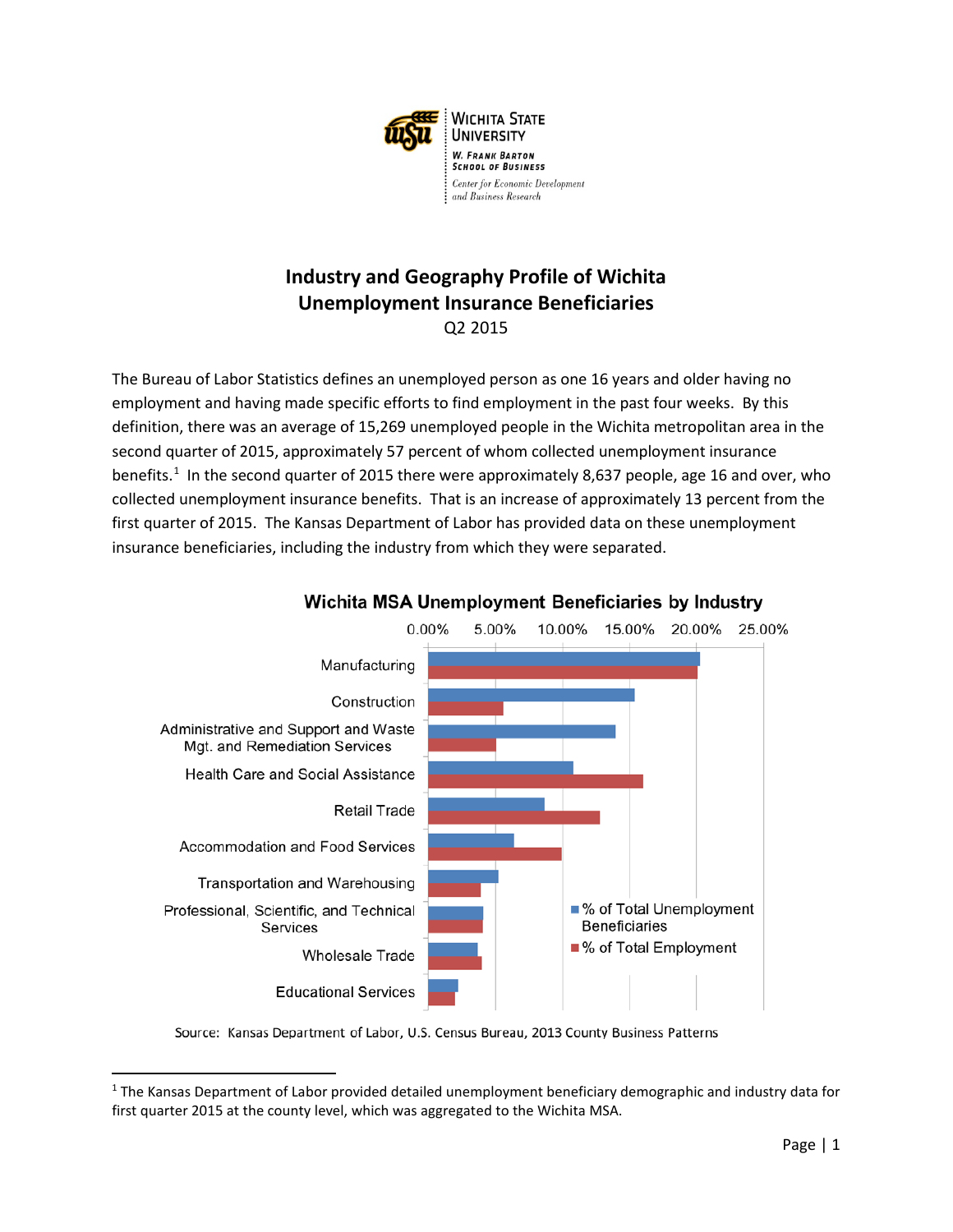In the second quarter of 2015, three industries accounted for 49.6 percent of unemployment insurance beneficiaries in the Wichita area; manufacturing, construction, and administrative and support and waste management and remediation services. Three industries, construction, administrative and support and waste management and remediation services, and transportation and warehousing had a proportionately high level of unemployment insurance, when compared to area employment.

|                                                  |                      |        | Ind. as a    |                |
|--------------------------------------------------|----------------------|--------|--------------|----------------|
|                                                  | Unemp. Ins.          |        | $%$ of       | Change         |
|                                                  | <b>Beneficiaries</b> |        | <b>Total</b> | from           |
| <b>Wichita MSA</b>                               | Q1 2015              |        | Emp.         | Q4 2014        |
| Construction                                     | 1,703                | 22.4%  | 5.6%         | (155)          |
| Manufacturing                                    | 1,328                | 17.4%  | 20.1%        | (964)          |
| Administrative and Support and Waste Mgt. and    |                      |        |              |                |
| <b>Remediation Services</b>                      | 1,167                | 15.3%  | 5.1%         | (219)          |
| <b>Retail Trade</b>                              | 702                  | 9.2%   | 12.8%        | 18             |
| <b>Health Care and Social Assistance</b>         | 671                  | 8.8%   | 16.0%        | 68             |
| <b>Accommodation and Food Services</b>           | 381                  | 5.0%   | 9.9%         | (13)           |
| <b>Wholesale Trade</b>                           | 275                  | 3.6%   | 4.0%         | (1, 130)       |
| Professional, Scientific, and Technical Services | 265                  | 3.5%   | 4.1%         | 3              |
| Transportation and Warehousing                   | 259                  | 3.4%   | 3.9%         | (39)           |
| Other or Not Reported                            | 148                  | 1.9%   | 0.0%         | (9)            |
| Other Services (except Public Administration)    | 146                  | 1.9%   | 4.4%         | (17)           |
| <b>Educational Services</b>                      | 110                  | 1.4%   | 2.0%         | (48)           |
| Arts, Entertainment, and Recreation              | 98                   | 1.3%   | 1.7%         | 14             |
| Finance and Insurance                            | 83                   | 1.1%   | 4.2%         | $\overline{4}$ |
| Mining, Quarrying, and Oil and Gas Extraction    | 82                   | 1.1%   | 0.6%         | 22             |
| Real Estate and Rental and Leasing               | 75                   | 1.0%   | 1.7%         | 15             |
| Information                                      | 67                   | 0.9%   | 1.8%         | (12)           |
| <b>Utilities</b>                                 | 19                   | 0.2%   | 0.4%         | 10             |
| Agriculture, Forestry, Fishing and Hunting       | 16                   | 0.2%   | 0.0%         | (1)            |
| Management of Companies and Enterprises          | 16                   | 0.2%   | 1.7%         | $\overline{2}$ |
| Total                                            | 7,611                | 100.0% | 100.0%       | (1,480)        |

Source: Kansas Department of Labor, U.S. Census Bureau 2013 County Business Patterns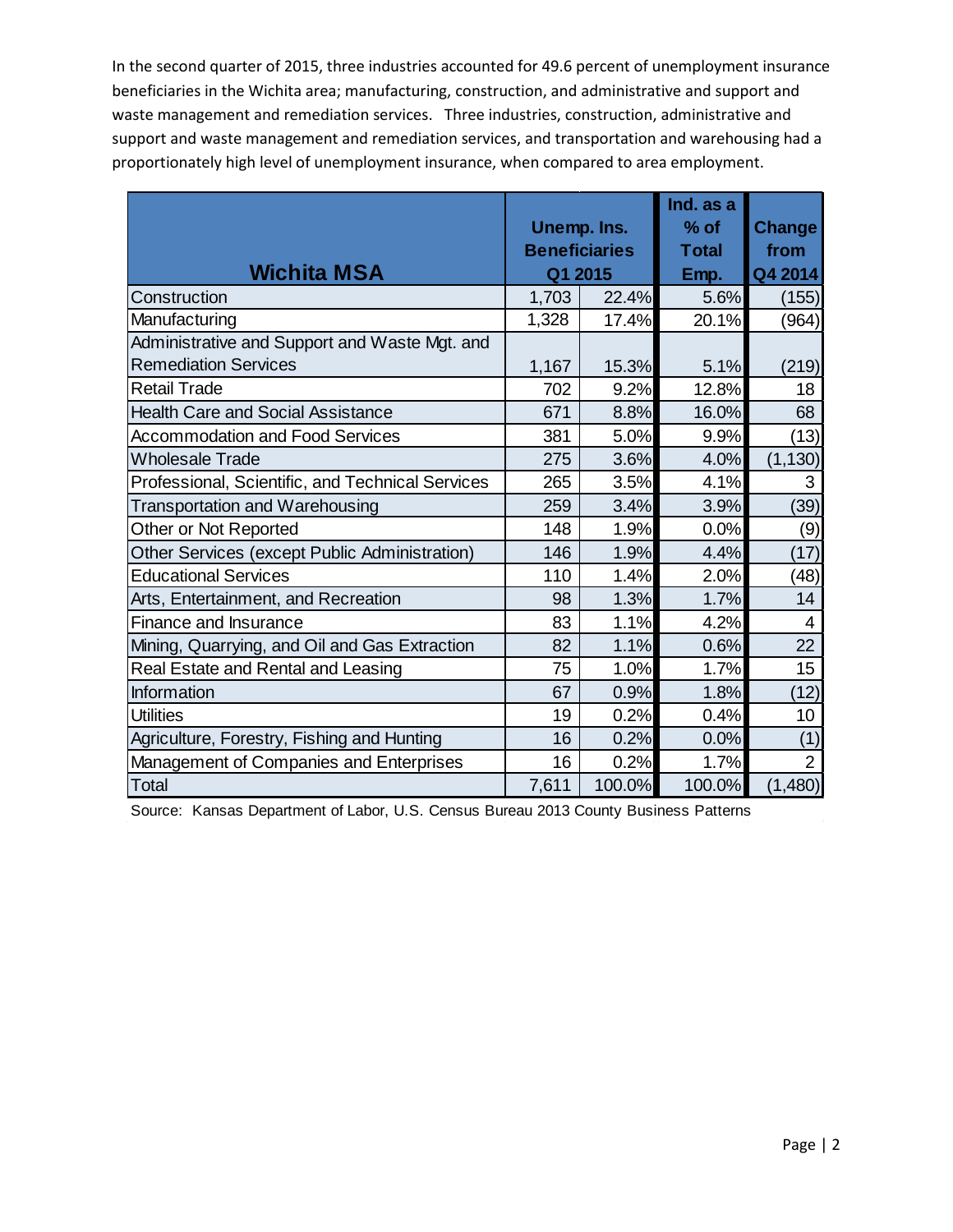## **Unemployment Beneficiaries by Zip Code**

Across the metropolitan area the zip codes with the highest numbers of unemployment insurance beneficiaries in the second quarter were in downtown Wichita. The zip codes with the highest numbers of unemployment insurance beneficiaries are generally the zip codes with the highest number of workers.



When the number of unemployment beneficiaries is looked at relative to the size of the labor force in each zip code, the zip codes around downtown Wichita continue to show a high density of unemployment insurance beneficiaries. The high number of unemployment beneficiaries in most outlying zip codes is simply a reflection of the high density of workers in those areas. The exceptions would be a high density of unemployment insurance beneficiaries in Argonia and Norwich from the iron foundry in the area.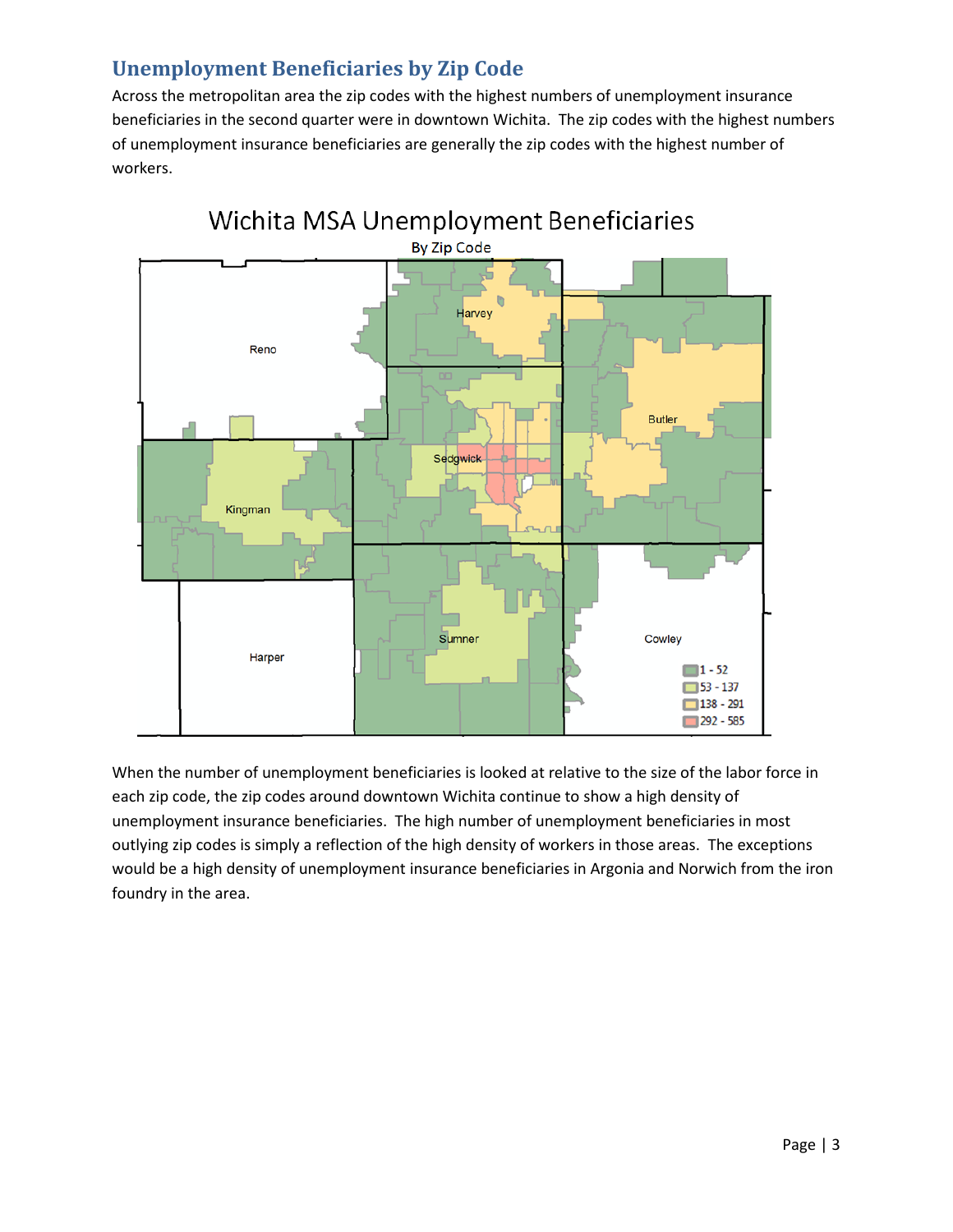

## **Unemployment Beneficiaries in High Density Zip Codes**

There are six zip codes in the downtown Wichita area that have a high level, and a high density, of unemployment insurance beneficiaries. In the second quarter of 2015, 22.7 percent of the unemployment beneficiaries in the Wichita metropolitan area were from these six zip codes.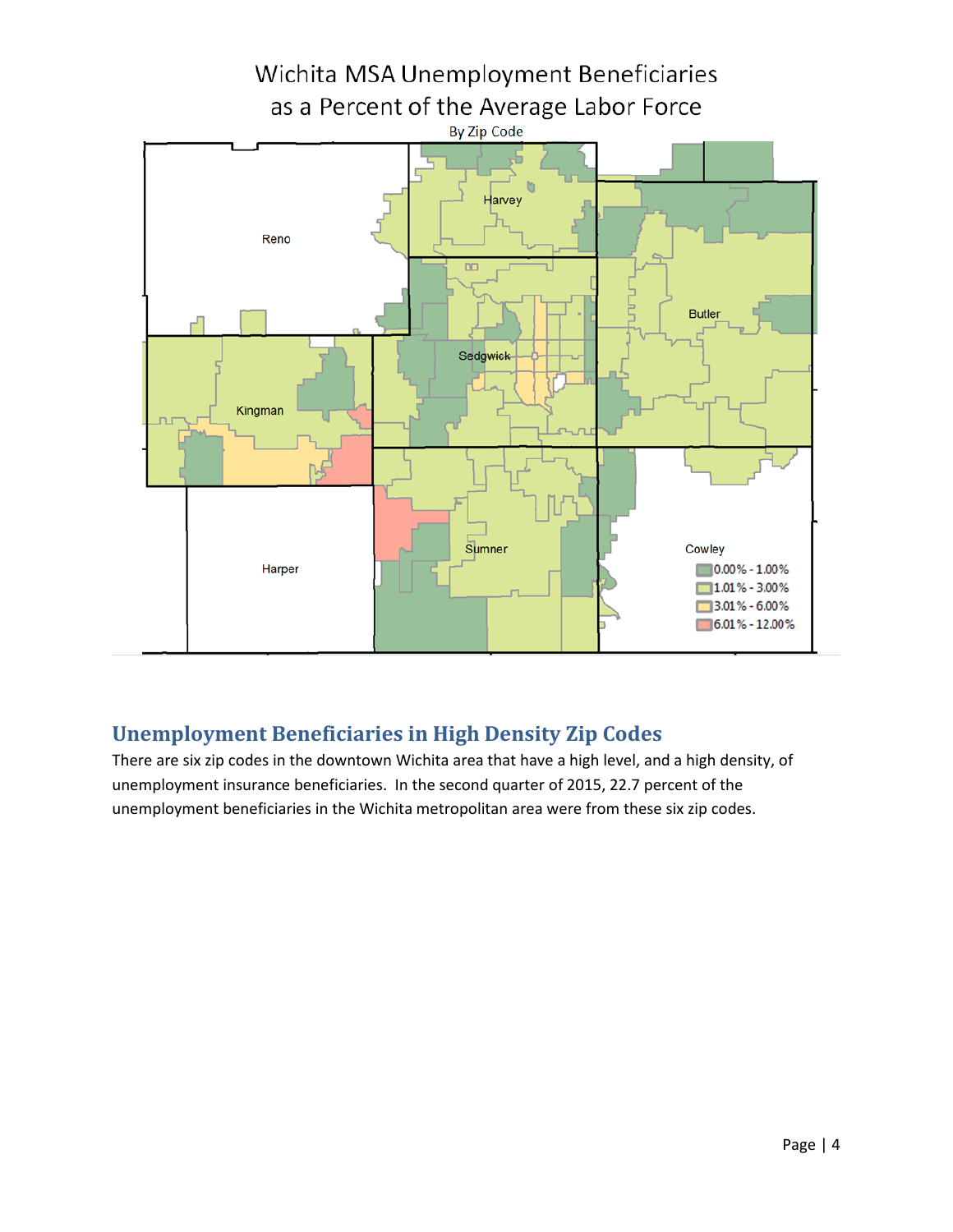

The unemployment insurance beneficiaries in these zip codes are more likely to come from service industries and construction industries. The highest percentage come from administrative and support services at 17.6 percent. The second highest is from the construction industry at 13.5 percent. There are 9.1 percent from specialty trade contractors and an additional 4.4 percent in heavy and civil engineering construction.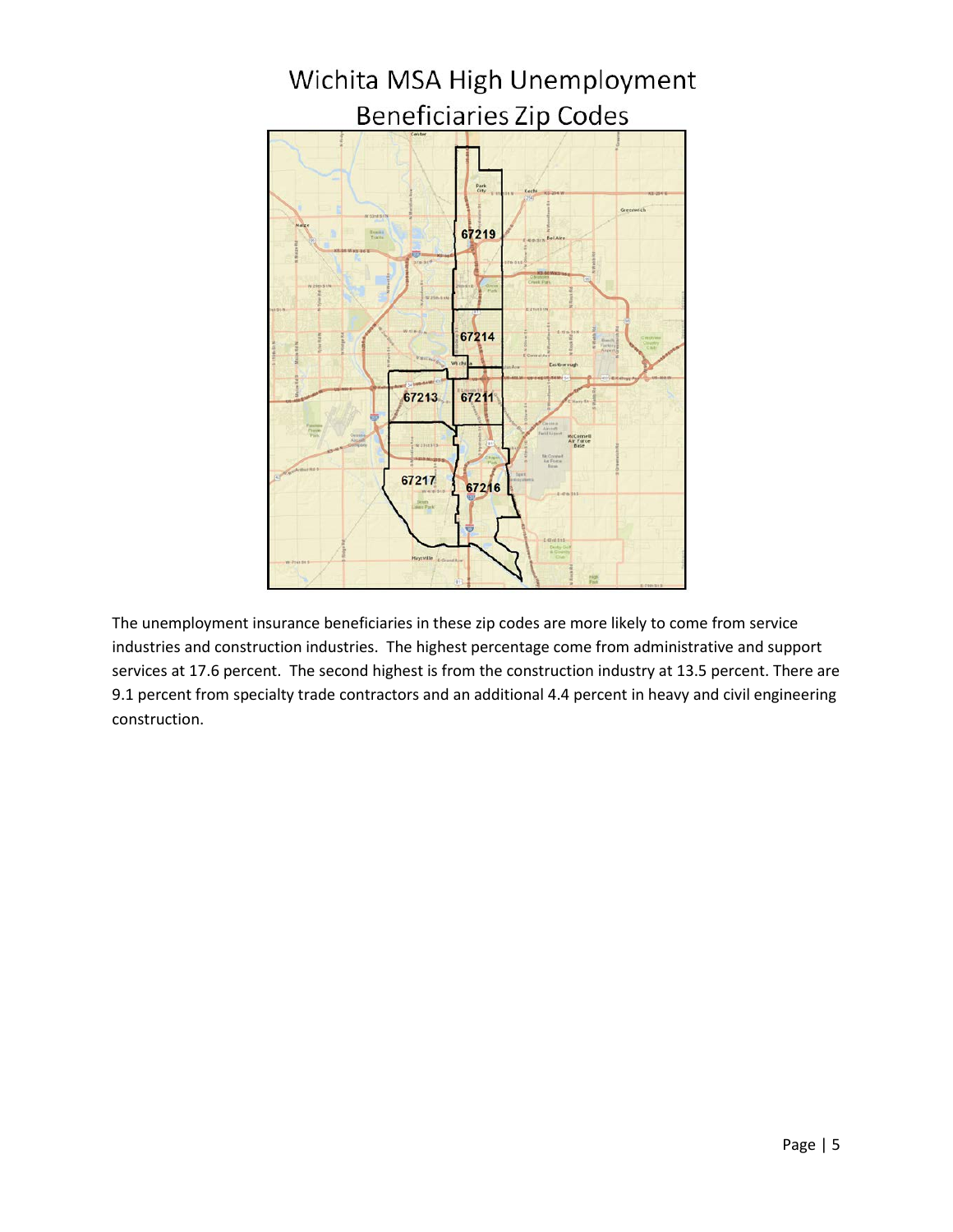

Educational attainment is a leading indicator of unemployment. The higher the level of education, the less likely a person will be unemployed. In the Wichita area 30.8 percent of the labor force, age 25 to 64, have no more education than a high school diploma. Of those receiving unemployment benefits, 53 percent have no more education than a high school diploma. In the high density zip codes 62.6 percent have no more education than a high school diploma.



Unemployment beneficiaries in the high density zip codes tend to by younger than the general labor force. There are 64.5 percent of beneficiaries less than 45 years old compared to 57.9 percent in the labor force. Unemployment beneficiaries in the high density zip codes are also much more likely to be of a minority race than in the labor force in general.